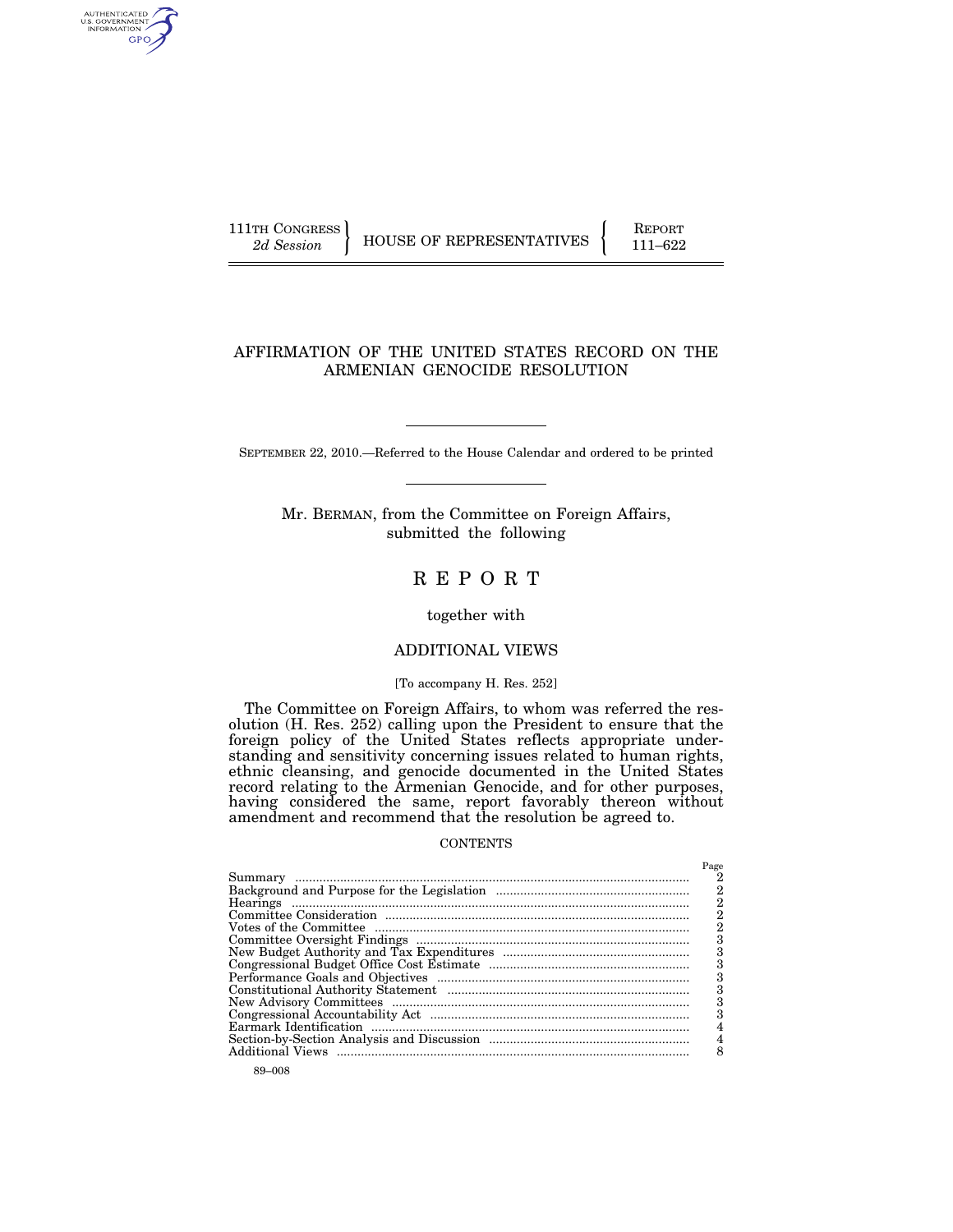## SUMMARY

H. Res. 252, the ''Affirmation of the United States Record on the Armenian Genocide Resolution,'' calls upon the President to ensure that U.S. foreign policy reflects appropriate understanding and sensitivity concerning issues related to human rights, ethnic cleansing, and genocide documented in the U.S. record relating to the Armenian Genocide and the consequences of the failure to realize a just resolution. It also calls upon the President in the President's annual message commemorating the Armenian Genocide, to accurately characterize the systematic and deliberate annihilation of 1.5 million Armenians as genocide, and to recall the proud history of U.S. intervention in opposition to the Armenian Genocide.

### BACKGROUND AND PURPOSE FOR THE LEGISLATION

H. Res. 252, the ''Affirmation of the United States Record on the Armenian Genocide Resolution,'' was introduced on March 17, 2009, by Rep. Adam B. Schiff (D–CA) and 76 original cosponsors.

The deportations of ethnic Armenians from the eastern Ottoman provinces that began in 1915 resulted in 1.5 million deaths. The United States Ambassador to the Ottoman Empire at the time, the Honorable Henry Morgenthau, later wrote that: ''When the Turkish authorities gave the orders for these deportations, they were merely giving the death warrant to a whole race.''

Accordingly, H. Res. 252 calls upon the President to ensure that the foreign policy of the United States reflects appropriate understanding and sensitivity concerning issues related to human rights, ethnic cleansing, and genocide documented in the United States record relating to the Armenian Genocide. It relates facts and statements that the deaths of 1.5 million ethnic Armenians over a period of several years starting in 1915 in regions controlled by the former Ottoman Empire were the result of a purposeful campaign of genocide against the Armenian nation. It declares that the United States House of Representatives calls on the President to ensure that the foreign policy of the United States reflects appropriate understanding and sensitivity concerning issues related to human rights, ethnic cleansing, and genocide documented in the United States record relating to the Armenian Genocide and the consequences of the failure to realize a just resolution. It also calls upon the President, in his annual message commemorating the Armenian Genocide, to accurately characterize the systematic and deliberate annihilation of 1.5 million Armenians as genocide and to recall the proud history of United States intervention in opposition to the Armenian Genocide.

## HEARINGS

The committee did not hold hearings on this legislation.

## COMMITTEE CONSIDERATION

On March 4, 2010, the committee held a markup of H. Res. 252 and passed a motion to order the legislation reported favorably by a vote of 23 ayes to 22 nays, a quorum being present.

## VOTES OF THE COMMITTEE

On the vote to order the legislation favorably reported: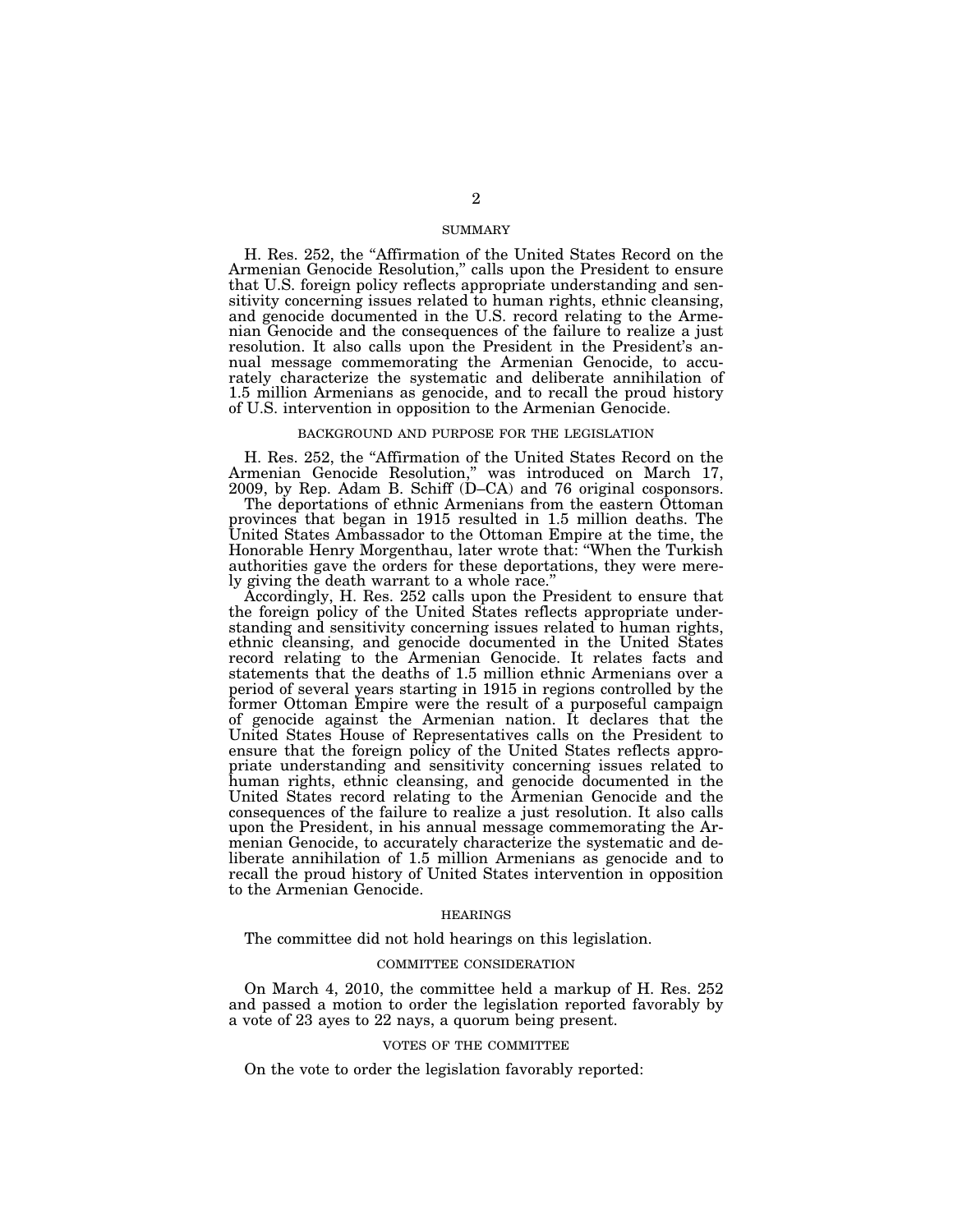- Voting yes: Berman, Ackerman, Faleomavaega, Payne, Sherman, Engel, Watson, Sires, Green, Woolsey, Lee, Berkley, Crowley, Costa, Ellison, Giffords, Klein, Smith, Gallegly, Rohrabacher, Manzullo, Royce and Bilirakis.
- Voting no: Delahunt, Meeks, Carnahan, Connolly, McMahon, Tanner, Ross, Miller, Scott, Ros-Lehtinen, Burton, Paul, Flake, Pence, Wilson, Boozman, Barrett, Mack, Fortenberry, McCaul, Poe and Inglis.

## COMMITTEE OVERSIGHT FINDINGS

In compliance with clause  $3(c)(1)$  of rule XIII of the Rules of the House of Representatives, the committee reports that the findings and recommendations of the committee, based on oversight activities under clause  $2(b)(1)$  of rule X of the Rules of the House of Representatives, are incorporated in the descriptive portions of this report.

#### NEW BUDGET AUTHORITY AND TAX EXPENDITURES

In compliance with clause  $3(c)(2)$  of House Rule XIII, the committee adopts as its own the estimate of new budget authority, entitlement authority, or tax expenditures or revenues contained in the cost estimate prepared by the Director of the Congressional Budget Office, pursuant to section 402 of the Congressional Budget Act of 1974.

## CONGRESSIONAL BUDGET OFFICE COST ESTIMATE

In compliance with clause  $3(c)(3)$  of rule XIII of the Rules of the House of Representatives, no estimate or comparison prepared by the Director of the Congressional Budget Office is necessary for H. Res. 252.

#### PERFORMANCE GOALS AND OBJECTIVES

The Act is intended to ensure that U.S. foreign policy reflects appropriate understanding and sensitivity concerning issues related to human rights, ethnic cleansing, and genocide documented in the U.S. record relating to the Armenian Genocide and the consequences of the failure to realize a just resolution; and in the President's annual message commemorating the Armenian Genocide, to characterize the systematic and deliberate annihilation of 1.5 million Armenians as genocide, and to recall the proud history of U.S. intervention in opposition to the Armenian Genocide.

#### CONSTITUTIONAL AUTHORITY STATEMENT

Pursuant to clause 3(d)(1) of rule XIII of the Rules of the House of Representatives, the committee finds the authority for this legislation in article I, section 8 of the Constitution.

#### NEW ADVISORY COMMITTEES

H. Res. 252 does not establish or authorize any new advisory committees.

#### CONGRESSIONAL ACCOUNTABILITY ACT

H. Res. 252 does not apply to the Legislative Branch.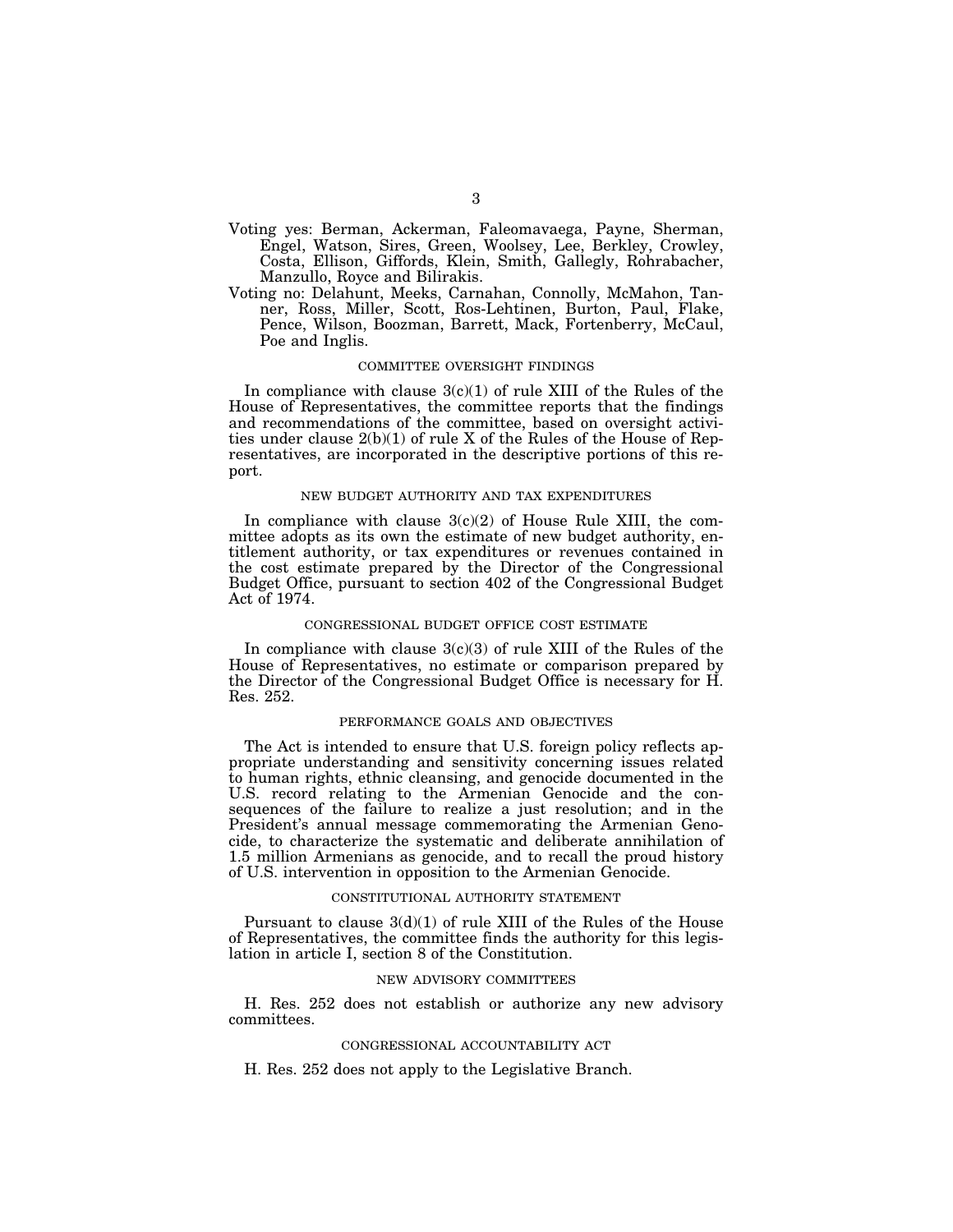## EARMARK IDENTIFICATION

H. Res. 252 does not contain any congressional earmarks, limited tax benefits, or limited tariff benefits as defined in clause 9(d), 9(e), or 9(f) of rule XXI.

## SECTION-BY-SECTION ANALYSIS AND DISCUSSION

#### *Section 1. Short title*

The resolution may be cited as the "Affirmation of the United States Record on the Armenian Genocide Resolution.''

## *Section 2. Findings*

The resolution states that the Armenian Genocide was conceived and carried out by the Ottoman Empire from 1915 to 1923, resulting in the deportation of nearly 2 million Armenians, of whom 1.5 million men, women and children were killed, 500,000 survivors were expelled from their homes, and which succeeded in the elimination of the over 2,500-year presence of Armenians in their historic homeland.

The resolution states that on May 24, 1915, the Allied Powers, England, France, and Russia, jointly issued a statement explicitly charging for the first time ever another government of committing a "crime against humanity."

The resolution states that this joint statement stated ''the Allied Governments announce publicly to the Sublime Porte that they will hold personally responsible for these crimes all members of the Ottoman Government, as well as those of their agents who are implicated in such massacres.''

The resolution states that the post-World War I Turkish Government indicted the top leaders involved in the ''organization and execution'' of the Armenian Genocide and in the ''massacre and destruction of the Armenians.''

The resolution states that in a series of courts-martial, officials of the Young Turk Regime were tried and convicted, as charged, for organizing and executing massacres against the Armenian people.

The resolution states that the chief organizers of the Armenian Genocide, Minister of War Enver, Minister of the Interior Talaat, and Minister of the Navy Jemal were all condemned to death for their crimes; however, the verdicts of the courts were not enforced.

The resolution states that the Armenian Genocide and these domestic judicial failures are documented with overwhelming evidence in the national archives of Austria, France, Germany, Great Britain, Russia, the United States, the Vatican and many other countries, and this vast body of evidence attests to the same facts, the same events, and the same consequences.

The resolution states that the United States National Archives and Record Administration holds extensive and thorough documentation on the Armenian Genocide, especially in its holdings under Record Group 59 of the United States Department of State, files 867.00 and 867.40, which are open and widely available to the public and interested institutions.

The resolution states that the Honorable Henry Morgenthau, United States Ambassador to the Ottoman Empire from 1913 to 1916, organized and led protests by officials of many countries,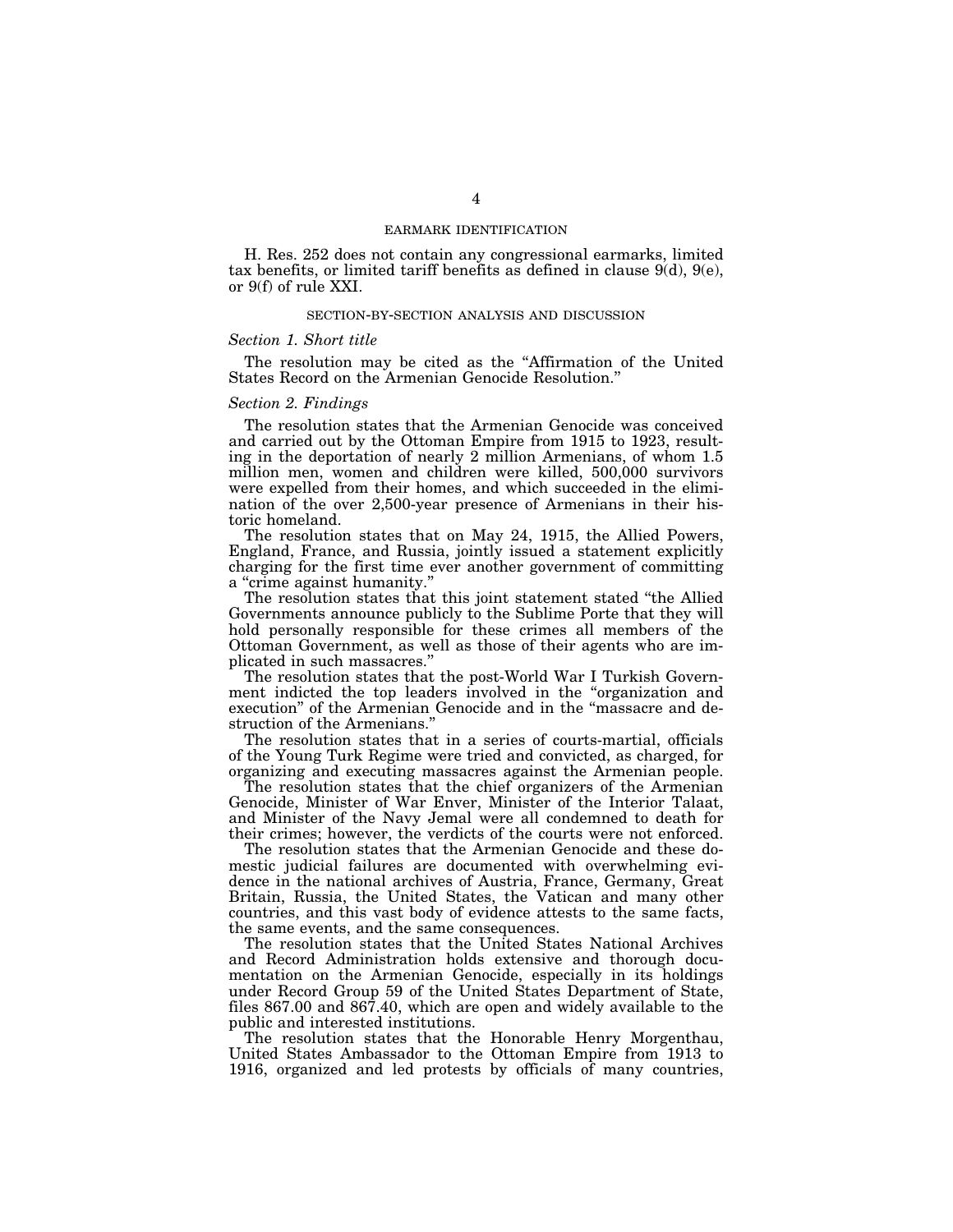among them the allies of the Ottoman Empire, against the Armenian Genocide.

The resolution states that Ambassador Morgenthau explicitly described to the United States Department of State the policy of the Government of the Ottoman Empire as ''a campaign of race extermination," and was instructed on July 16, 1915, by United States Secretary of State Robert Lansing that the ''Department approves your procedure . . . to stop Armenian persecution.''

The resolution refers to a Senate Concurrent Resolution 12 of February 9, 1916, resolved that ''the President of the United States be respectfully asked to designate a day on which the citizens of this country may give expression to their sympathy by contributing funds now being raised for the relief of the Armenians," who at the time were enduring ''starvation, disease, and untold suffering.''

The resolution states that President Woodrow Wilson concurred and also encouraged the formation of the organization known as Near East Relief, chartered by an Act of Congress, which contributed some \$116 million from 1915 to 1930 to aid Armenian Genocide survivors, including 132,000 orphans who became foster children of the American people.

The resolution states that Senate Resolution 359, dated May 11, 1920, stated in part, "the testimony adduced at the hearings conducted by the subcommittee of the Senate Committee on Foreign Relations have clearly established the truth of the reported massacres and other atrocities from which the Armenian people have suffered.''

The resolution states that the resolution followed the April 13, 1920, report to the Senate of the American Military Mission to Armenia led by General James Harbord, that stated ''[m]utilation, violation, torture, and death have left their haunting memories in a hundred beautiful Armenian valleys, and the traveler in that region is seldom free from the evidence of this most colossal crime of all the ages.''

The resolution states that as displayed in the United States Holocaust Memorial Museum, Adolf Hitler, on ordering his military commanders to attack Poland without provocation in 1939, dismissed objections by saying ''[w]ho, after all, speaks today of the annihilation of the Armenians?'' and thus set the stage for the Holocaust.

The resolution states that Raphael Lemkin, who coined the term "genocide" in 1944, and who was the earliest proponent of the United Nations Convention on the Prevention and Punishment of Genocide, invoked the Armenian case as a definitive example of genocide in the 20th century.

The resolution states that the first resolution on genocide adopted by the United Nations at Lemkin's urging, the December 11, 1946, United Nations General Assembly Resolution 96(1) and the United Nations Convention on the Prevention and Punishment of Genocide itself recognized the Armenian Genocide as the type of crime the United Nations intended to prevent and punish by codifying existing standards.

The resolution that in 1948, the United Nations War Crimes Commission invoked the Armenian Genocide ''precisely . . . one of the types of acts which the modern term 'crimes against humanity' is intended to cover'' as a precedent for the Nuremberg tribunals.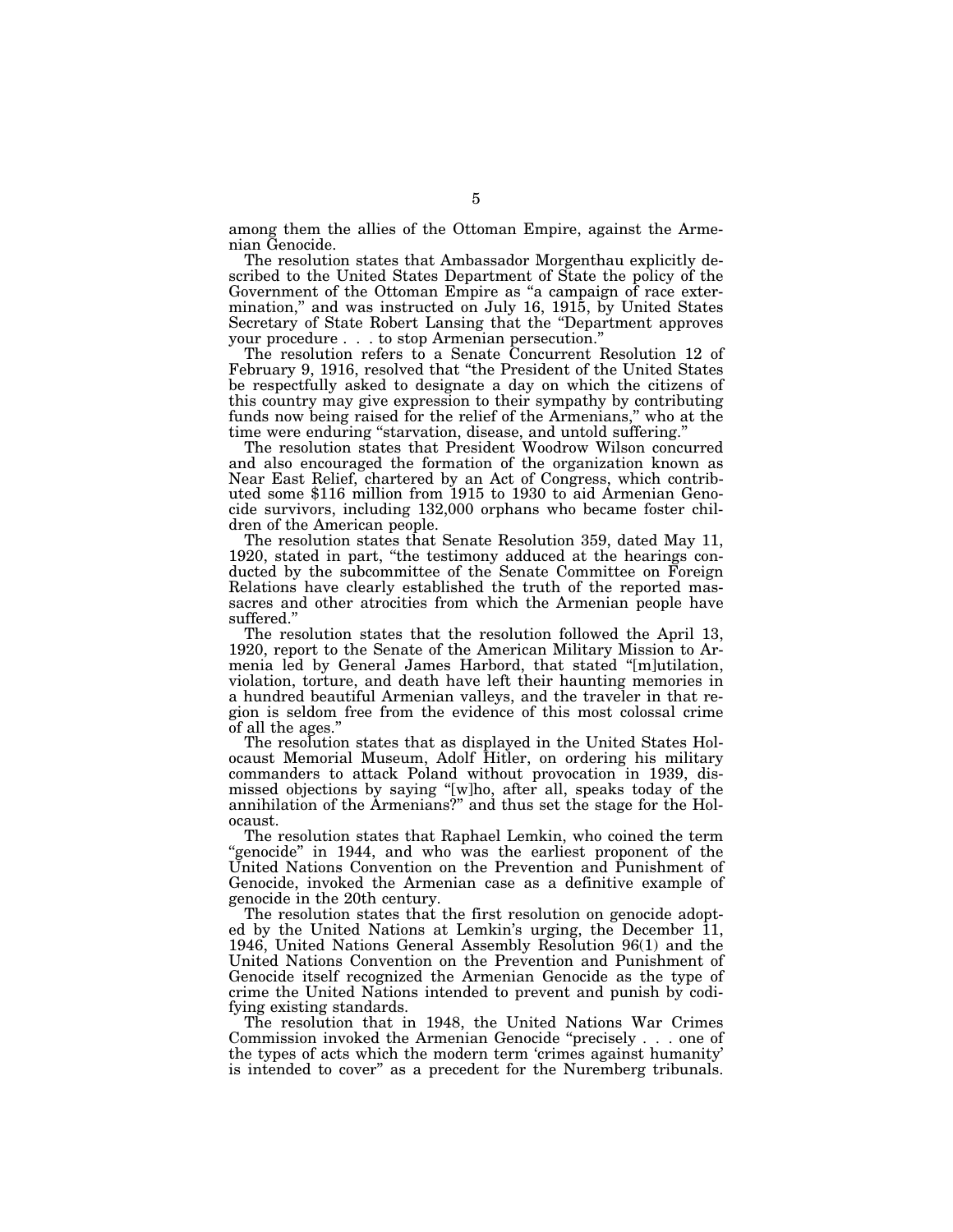The resolution that the Commission stated that ''[t]he provisions of Article 230 of the Peace Treaty of Sevres were obviously intended to cover, in conformity with the Allied note of 1915 . . ., offenses which had been committed on Turkish territory against persons of Turkish citizenship, though of Armenian or Greek race. This article constitutes therefore a precedent for Article 6c and 5c of the Nuremberg and Tokyo Charters, and offers an example of one of the categories of 'crimes against humanity' as understood by these enactments.''

The resolution refers to a House Joint Resolution 148, adopted on April 8, 1975, resolved: ''[t]hat April 24, 1975, is hereby designated as 'National Day of Remembrance of Man's Inhumanity to Man,' and the President of the United States is authorized and requested to issue a proclamation calling upon the people of the United States to observe such day as a day of remembrance for all the victims of genocide, especially those of Armenian ancestry . . .'';

The resolution states that President Ronald Reagan in proclamation number 4838, dated April 22, 1981, stated in part ''like the genocide of the Armenians before it, and the genocide of the Cambodians, which followed it—and like too many other persecutions of too many other people—the lessons of the Holocaust must never be forgotten.''

The resolution refers to a House Joint Resolution 247, adopted on September 10, 1984, resolved: ''[t]hat April 24, 1985, is hereby designated as 'National Day of Remembrance of Man's Inhumanity to Man,' and the President of the United States is authorized and requested to issue a proclamation calling upon the people of the United States to observe such day as a day of remembrance for all the victims of genocide, especially the one and one-half million people of Armenian ancestry.''

The resolution states that in August 1985, after extensive study and deliberation, the United Nations Sub-Commission on Prevention of Discrimination and Protection of Minorities voted 14 to 1 to accept a report entitled ''Study of the Question of the Prevention and Punishment of the Crime of Genocide," which stated "[t]he Nazi aberration has unfortunately not been the only case of genocide in the 20th century. Among other examples which can be cited as qualifying are . . . the Ottoman massacre of Armenians in 1915–1916.''

The resolution states that this report also explained that ''[a]t least 1,000,000, and possibly well over half of the Armenian population, are reliably estimated to have been killed or death marched by independent authorities and eye-witnesses. This is corroborated by reports in United States, German and British archives and of contemporary diplomats in the Ottoman Empire, including those of its ally Germany.''

The resolution states that the United States Holocaust Memorial Council, an independent Federal agency, unanimously resolved on April 30, 1981, that the United States Holocaust Memorial Museum would include the Armenian Genocide in the Museum and has since done so.

The resolution states that reviewing an aberrant 1982 expression (later retracted) by the United States Department of State asserting that the facts of the Armenian Genocide may be ambiguous, the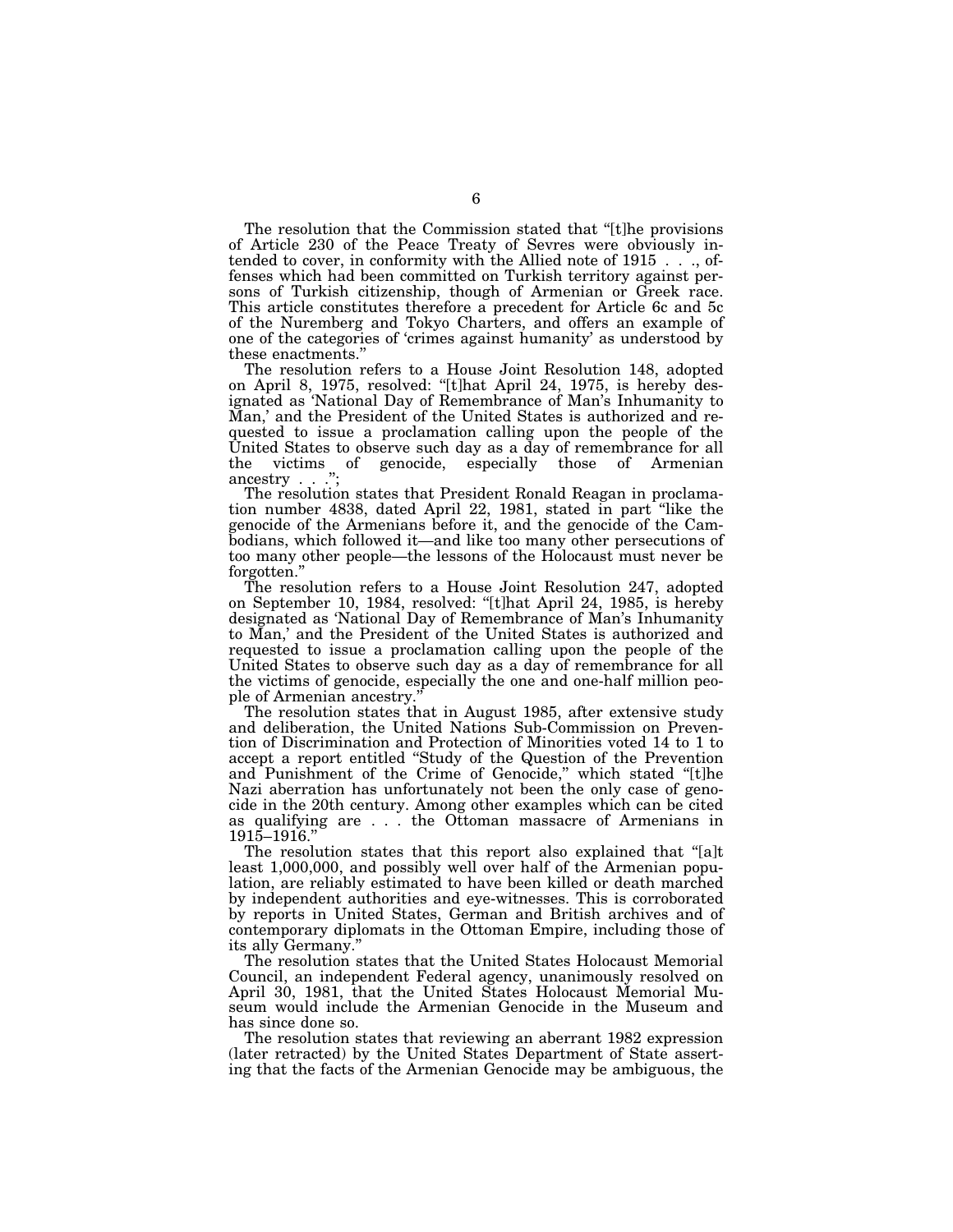United States Court of Appeals for the District of Columbia in 1993, after a review of documents pertaining to the policy record of the United States, noted that the assertion on ambiguity in the United States record about the Armenian Genocide ''contradicted longstanding United States policy and was eventually retracted.''

The resolution states that on June 5, 1996, the House of Representatives adopted an amendment to House Bill 3540 (the Foreign Operations, Export Financing, and Related Programs Appropriations Act, 1997) to reduce aid to Turkey by \$3 million (an estimate of its payment of lobbying fees in the United States) until the Turkish Government acknowledged the Armenian Genocide and took steps to honor the memory of its victims.

The resolution states that President William Jefferson Clinton, on April 24, 1998, stated: ''This year, as in the past, we join with Armenian-Americans throughout the nation in commemorating one of the saddest chapters in the history of this century, the deportations and massacres of a million and a half Armenians in the Ottoman Empire in the years 1915–1923.''

The resolution states that President George W. Bush, on April 24, 2004, stated: ''On this day, we pause in remembrance of one of the most horrible tragedies of the 20th century, the annihilation of as many as 1,500,000 Armenians through forced exile and murder at the end of the Ottoman Empire.''

The resolution states that despite the international recognition and affirmation of the Armenian Genocide, the failure of the domestic and international authorities to punish those responsible for the Armenian Genocide is a reason why similar genocides have recurred and may recur in the future, and that a just resolution will help prevent future genocides.

## *Section 3. Declaration of policy*

The resolution calls upon the President to ensure that the foreign policy of the United States reflects appropriate understanding and sensitivity concerning issues related to human rights, ethnic cleansing, and genocide documented in the United States record relating to the Armenian Genocide and the consequences of the failure to realize a just resolution.

In addition, the resolution calls upon the President in the President's annual message commemorating the Armenian Genocide issued on or about April 24, to accurately characterize the systematic and deliberate annihilation of 1.5 million Armenians as genocide and to recall the proud history of United States intervention in opposition to the Armenian Genocide.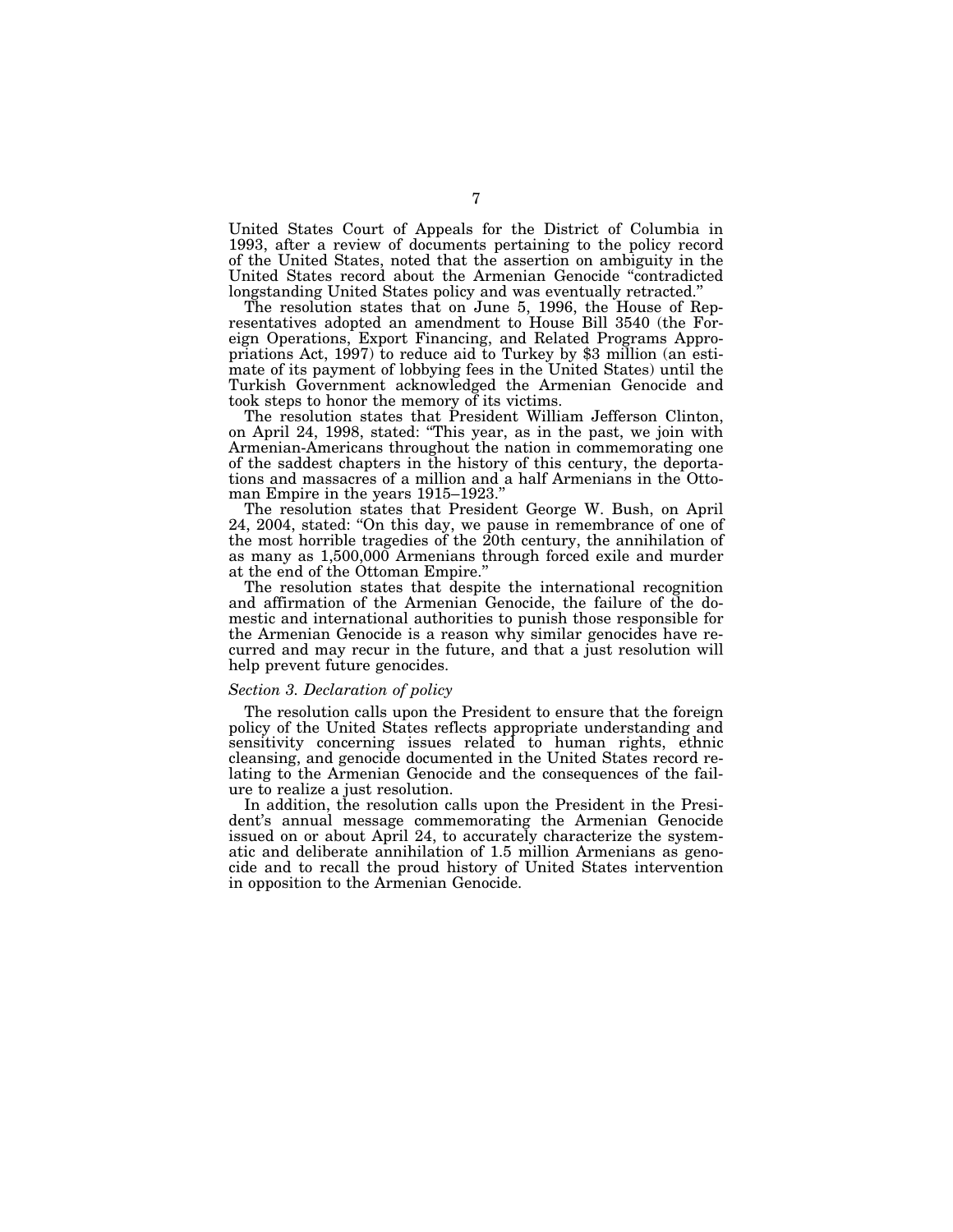# ADDITIONAL VIEWS

This committee has, over the past few years, debated the issues raised by proposed measures similar to House Resolution 252 (H. Res. 252). These resolutions, and H. Res. 252 in particular, represent the desire of the ethnic Armenian victims, as well as their survivors and descendants, to have the inter-ethnic violence that wracked the disintegrating Ottoman Turkish Empire early in the last century recognized as a genocide.

Concurrently, there have been repeated calls in recent years for the establishment of a joint historical commission to review all of the events involved in the wave of atrocities that occurred in the Ottoman Empire in the early 20th century.

Members of the committee, as articulated during consideration of H. Res. 252, have been encouraged by the recent willingness of the leadership of the Governments of Armenia and Turkey to agree to such a commission, as laid out in the two protocols they agreed to in October 2009. These two protocols called for: The opening of the border; a commitment to refrain from all forms of terrorism, extremism and violence; and the establishment of diplomatic relations. They also called for the establishment of a historical commission to conduct an impartial, scientific examination of records and archives relating to the devastating events of 1915. This is an effort worthy of support.

Therefore, any archives that may contain relevant documents regarding the atrocities, warfare and inter-ethnic violence in the Ottoman Empire in that period, which have not been fully opened, should be made immediately available to both countries, to a joint historical commission described in the two protocols, and to interested parties researching the events of that time. Philip H. Gordon, Assistant Secretary of State for European and Eurasian Affairs, stated on March 16, 2010, *''As President Obama has said, our interest is in a full, frank and just acknowledgement of the facts related to the events of 1915. But the best way to do that, we believe, is for the Armenian and Turkish people themselves to address this history as part of their efforts to build a future of shared peace and prosperity.''* The committee should take steps to encourage such transparency and cooperation.

Inevitably, in all committee and congressional debates on measures such as House Resolution 252, issues related to the broader national interests of the United States must be considered. Such issues are a necessary review of the potential implications of congressional action on a particular measure for the security, strategic, and foreign policy needs and priorities of the United States. Such consideration is not an attempt to judge the arguments for or against the case that the atrocities and events of the early 20th century in Ottoman Turkey amounted to genocide but, rather, is a necessary exercise to fully understand the implications of the com-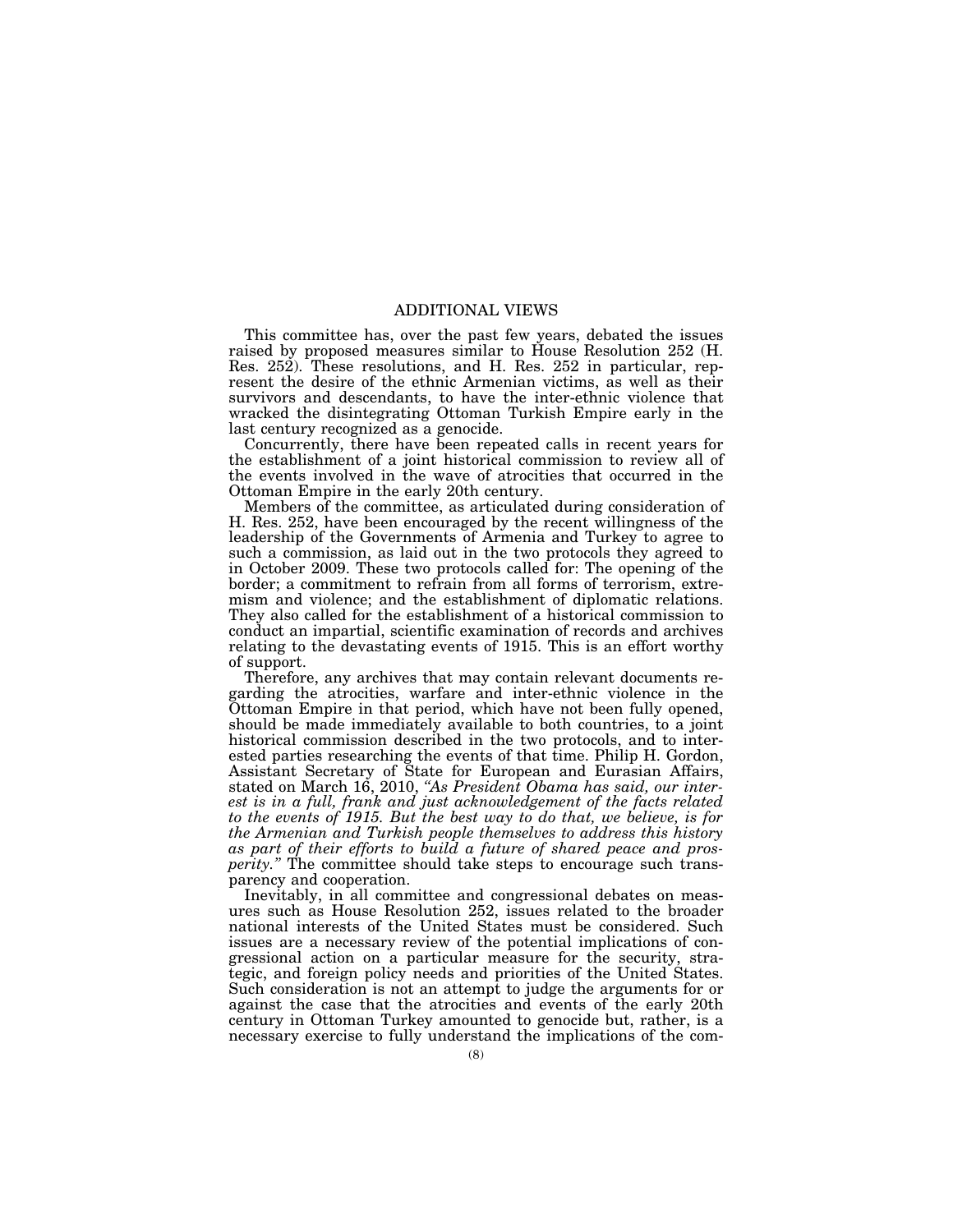mittee's and Congress' actions with respect to H. Res. 252 on our Nation's continuing effort to combat global extremism, as well as on the success of our military operations and safety of our troops in Iraq and Afghanistan, given Turkey's role in our Nation's ability to carry out its mission in these two fronts. As noted by several former Secretaries of State in a letter to House Speaker Nancy Pelosi in 2007 regarding a measure similar to H. Res. 252, passage of such a resolution could undermine U.S. national security interests in the region, including the safety of our troops in Iraq and Afghanistan, by jeopardizing the U.S.-Turkey strategic relationship. Specifically, these former Secretaries of State wrote, *''Turkey is an indispensable partner to our efforts in Iraq and Afghanistan, helping U.S. military with access to Turkish airspace, military bases, and the border crossing with Iraq . . . Turkey is a linchpin in the transshipment of vital cargo and fuel resources to U.S. troops, coalition partners and Iraqi civilians. Turkish troops serve shoulder-to-shoulder with distinction with U.S. and other NATO allies in the Balkans.''* House Armed Services Committee Chairman Ike Skelton and House Readiness Subcommittee Chairman Congressman Solomon Ortiz also voiced concern, at that time, in a separate letter to Speaker Pelosi, and cautioned that *''approving [such a measure] in the House of Representatives would be counterproductive to U.S. national interests in the Middle East and could hinder America's ability to strategically redeploy U.S. military forces from Iraq.''* Further information on these and related issues was also provided at the time by the Executive Branch, in classified form, to assist the committee members in their consideration of the measure then before the committee.

When House Resolution 252 was scheduled for markup by the committee, the Minority on the committee and the Minority Leadership of the House requested current assessments from the Executive Branch regarding the bilateral relationship between the U.S. and both Turkey and Armenia and the potential implications for U.S. national security and strategic interests of committee adoption of the measure. Despite repeated inquiries, such updated materials were not provided in any form. However, news reports published in the days surrounding committee consideration of the resolution, highlighted the current Administration's opposition to the committee's action on H. Res. 252 on March 4, 2010:

''In a last-ditch attempt to avoid a vote, Secretary of State Hillary Clinton telephoned Howard Berman, the House Foreign Affairs Committee chairman . . . to highlight the potential fallout.'' *(The Times of London, March 4, 2010)* 

''. . . Clinton said her government would 'work very hard to make sure it does not go to the House floor.' US President Barack Obama's administration had been silent about the resolution until shortly before the vote at the House of Representatives, when it said it opposed its passage.'' *(The Jerusalem Post, March 5, 2010)* 

''The U.S. Secretary of Defense said on Saturday. . . . 'We certainly hope that the Congress and the House of Representatives take this measure no further.'" (Turkish English Lan*guage Daily-Todays Zaman, March 14, 2010)*